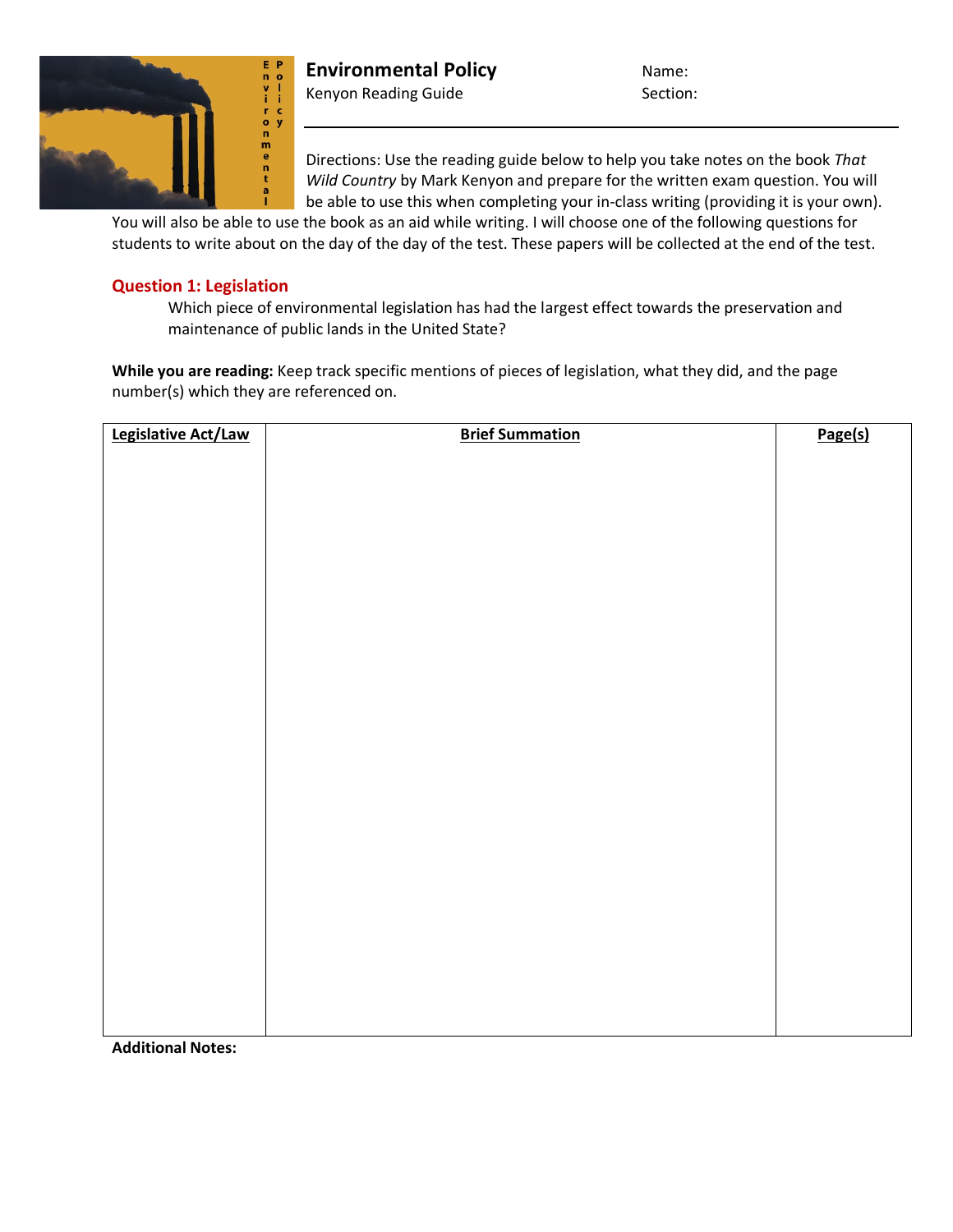## **Question 2: Public Responsibility**

Explain what Kenyon means that we are all "Public Land Owners" and how that lends itself to the public's responsibility to maintain Public Lands. Cite Specific arguments with corresponding page numbers

**While you are reading:** Keep track of specific arguments throughout the text that will help you answer this question, and the page number(s) which they are referenced on.

| <b>Argument</b> | Page(s) |
|-----------------|---------|
|                 |         |
|                 |         |
|                 |         |
|                 |         |
|                 |         |
|                 |         |
|                 |         |
|                 |         |
|                 |         |
|                 |         |
|                 |         |
|                 |         |
|                 |         |
|                 |         |
|                 |         |
|                 |         |
|                 |         |
|                 |         |
|                 |         |
|                 |         |
|                 |         |
|                 |         |
|                 |         |
|                 |         |
|                 |         |
|                 |         |
|                 |         |
|                 |         |
|                 |         |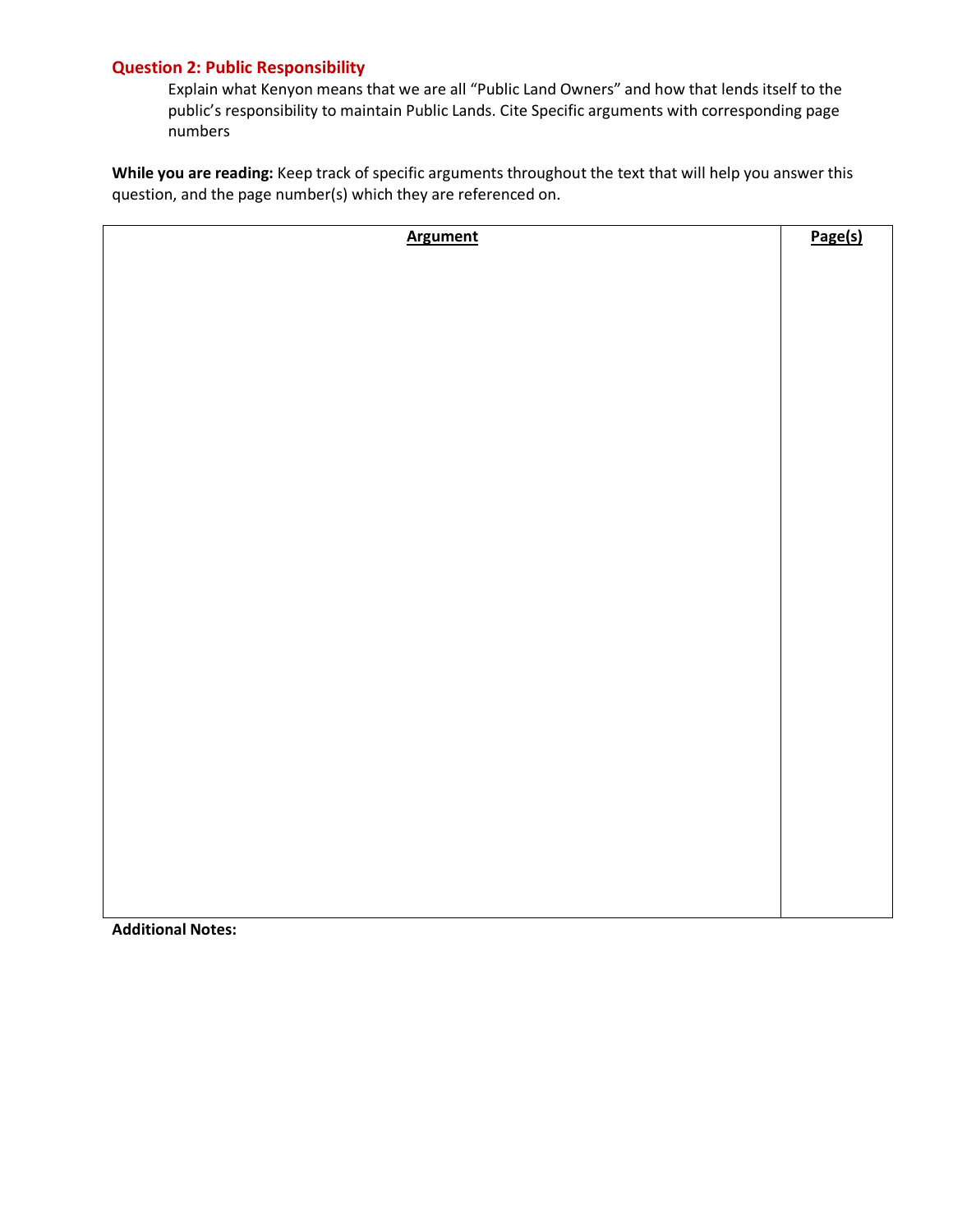## **Question 3: Personal Connections**

What is the importance of experience for an individual's development as a conservationist? Cite specific examples from the text (at least 2), and an outside example (can be a personal example)

**While you are reading:** Keep track of examples from the text of how personal experiences can encourage conservation action. Record the page(s) for future reference.

| <b>Example</b> | Page(s) |
|----------------|---------|
|                |         |
|                |         |
|                |         |
|                |         |
|                |         |
|                |         |
|                |         |
|                |         |
|                |         |
|                |         |
|                |         |
|                |         |
|                |         |
|                |         |
|                |         |
|                |         |
|                |         |
|                |         |
|                |         |
|                |         |
|                |         |
|                |         |
|                |         |
|                |         |